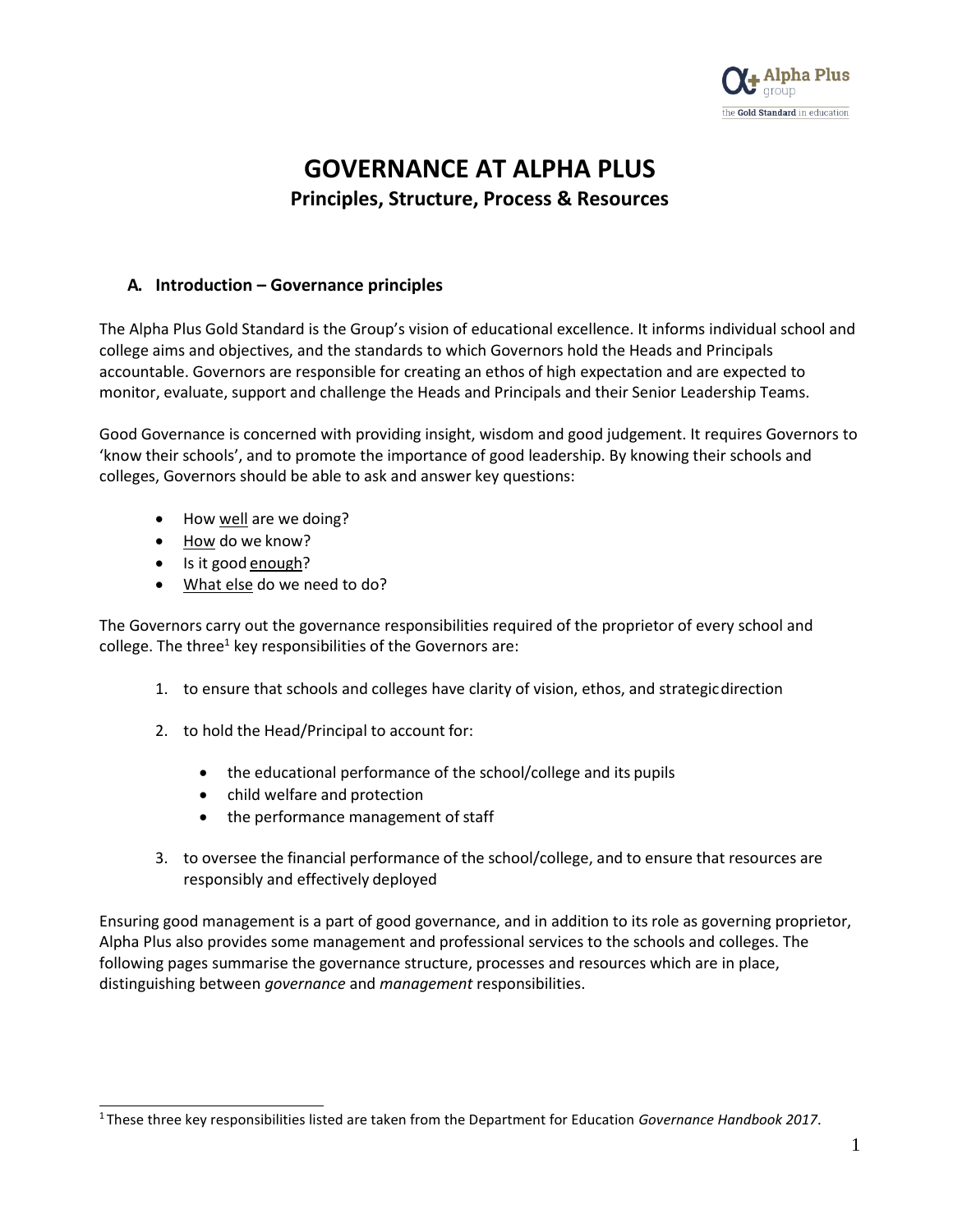

# **B. Governance structure**

As described in more detail below, there are five components to the Alpha Plus governance structure for schools and colleges:

- i. Educational Governance
- ii. Line Management
- iii. Operational Management
- iv. Group Corporate Governance overseeing i), ii) and iii) above
- v. The Alpha Plus Council an educational advisory body

The interaction of these five dimensions is displayed graphically on the Portal [here, a](https://egiportal.alphaplusgroup.co.uk/Alpha%20Plus%20Group%20Information/Educational%20governance%20structure/Governance%20Framework%20-%202020.pdf)nd the [Head Office](https://egiportal.alphaplusgroup.co.uk/Alpha%20Plus%20Group%20Information/Educational%20governance%20structure/Alpha%20Plus%20Group%20-%20Head%20Office%20Prospectus.pdf) [Prospectus](https://egiportal.alphaplusgroup.co.uk/Alpha%20Plus%20Group%20Information/Educational%20governance%20structure/Alpha%20Plus%20Group%20-%20Head%20Office%20Prospectus.pdf) sets out the vision of the Gold Standard and of the services provided by the Alpha Plus Group, and what it expects from schools and colleges in return.

Biographies of the Governors (who are also Directors of Alpha Plus Holdings plc) can be viewed on the Alpha Plus Group public website [here.](https://www.alphaplusgroup.co.uk/about-us/governance/school-governors/)

Biographies of the Alpha Plus Council members are also available on the websit[e here.](https://www.alphaplusgroup.co.uk/about-us/governance/the-alpha-plus-council/)

#### **i) Educational Governance**

Educational Governance *process* is managed by the *Director of Governance and Standards* who is responsible for:

- Coordination and quality assurance of the governance process (e.g. cycle of visits, programme of review and checks, and follow-up of agreed actions)
- The strategic development and quality assurance of teaching, curriculum, assessment, leadership and continuing professional development (CPD)
- Liaison with ISI and educational bodies.
- Annual safeguarding and achievement reports to the board

The *Director of Governance and Standards* is the primary Governor contact for School Inspectors (e.g. ISI and Ofsted).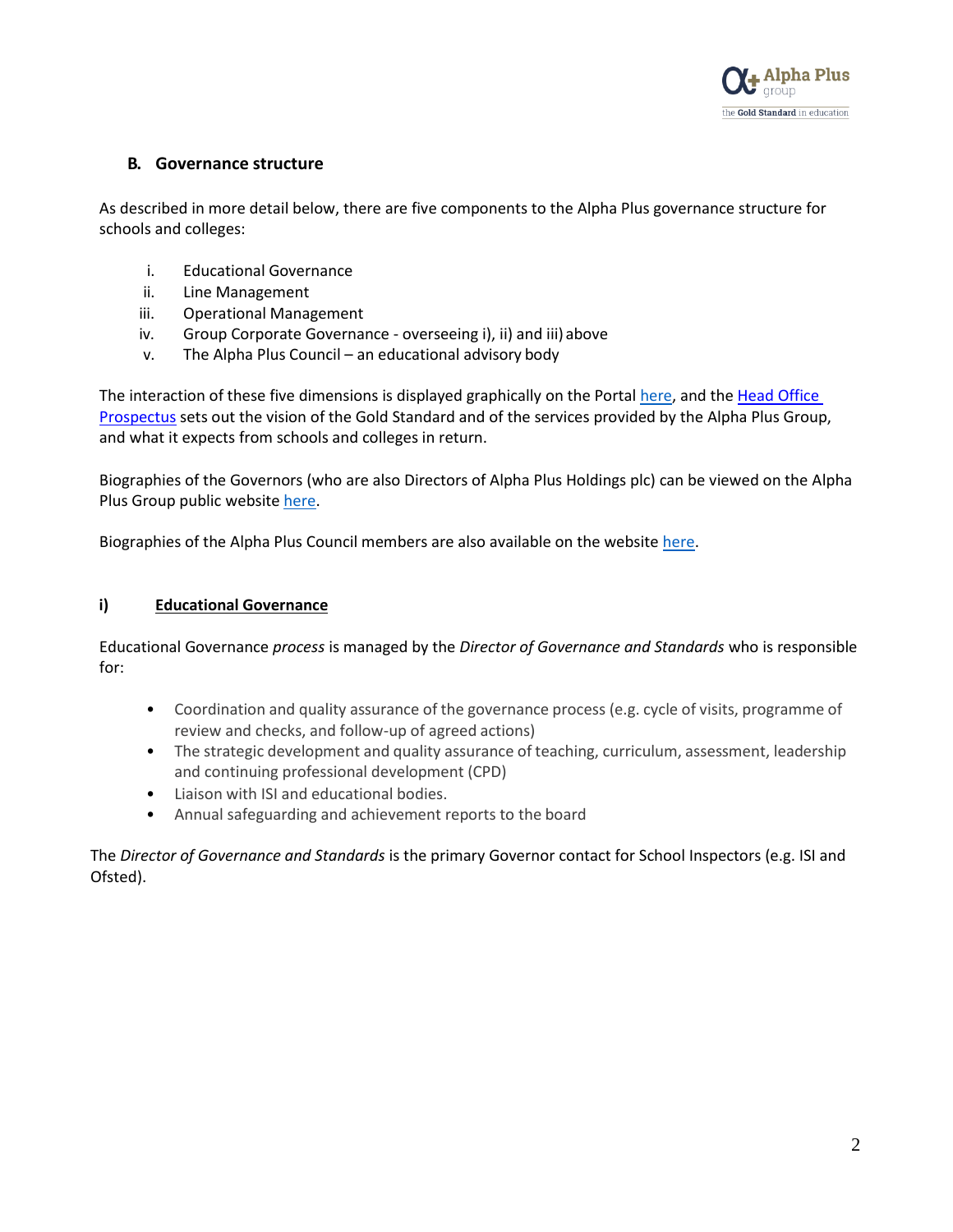

#### **ii) Line Management**

The *Directors of Governance and Standards, Director of Schools, Director of Colleges and Director of Early Years* are the primary contact points for the Head/Principal of each school. Key duties include:

- Supporting, challenging and mentor (as required)
- Recruitment, induction and succession planning
- Objective-setting, annual review and appraisals
- Advice on teaching, learning, safeguarding and child welfare (as required)
- Primary Head Office contact point, ensuring communicative efficiency and functional Directors and Director of Governance and Standards
- Performance review of schools and colleges, and reporting to the Alpha Plus Board
- Agreeing first draft annual budgets of each school and college

The *Director of Schools* is the nominated *Lead Governor for Safeguarding.*

These Directors are also Governors. The *Director of Governance and Standards* is responsible for ensuring that any potential conflicts between line management responsibilities and governance duties are avoided or reconciled.

#### **iii) Operational Management**

One advantage of being part of a Group is the scale benefit it provides. Amongst other things, this enables the provision of expert resources across a number of professional areas, in particular:

- Finance\*
- Human Resources\*
- Information Technology\*
- Marketing\*
- Property\* (including Health & Safety)
- Strategy, Sales and Commercial Development

Each of these areas is headed by a 'functional' operational Director who is responsible, within their domain of professional expertise, for operational efficiency and quality assurance, regulatory compliance, and the sharing of best practice where beneficial.

The Alpha Plus Group *Chief Executive Officer* (CEO) meets frequently (typically fortnightly) with the Senior Management Team, comprising these operational Directors, along with the Directors of Schools and Education, and other senior resources as required, to consider strategic and operational matters.

The Directors of functions marked\* above are also Governors. The *Director of Governance and Standards*  is responsible for ensuring that any potential conflicts between line management responsibilities and governance duties are avoided or reconciled.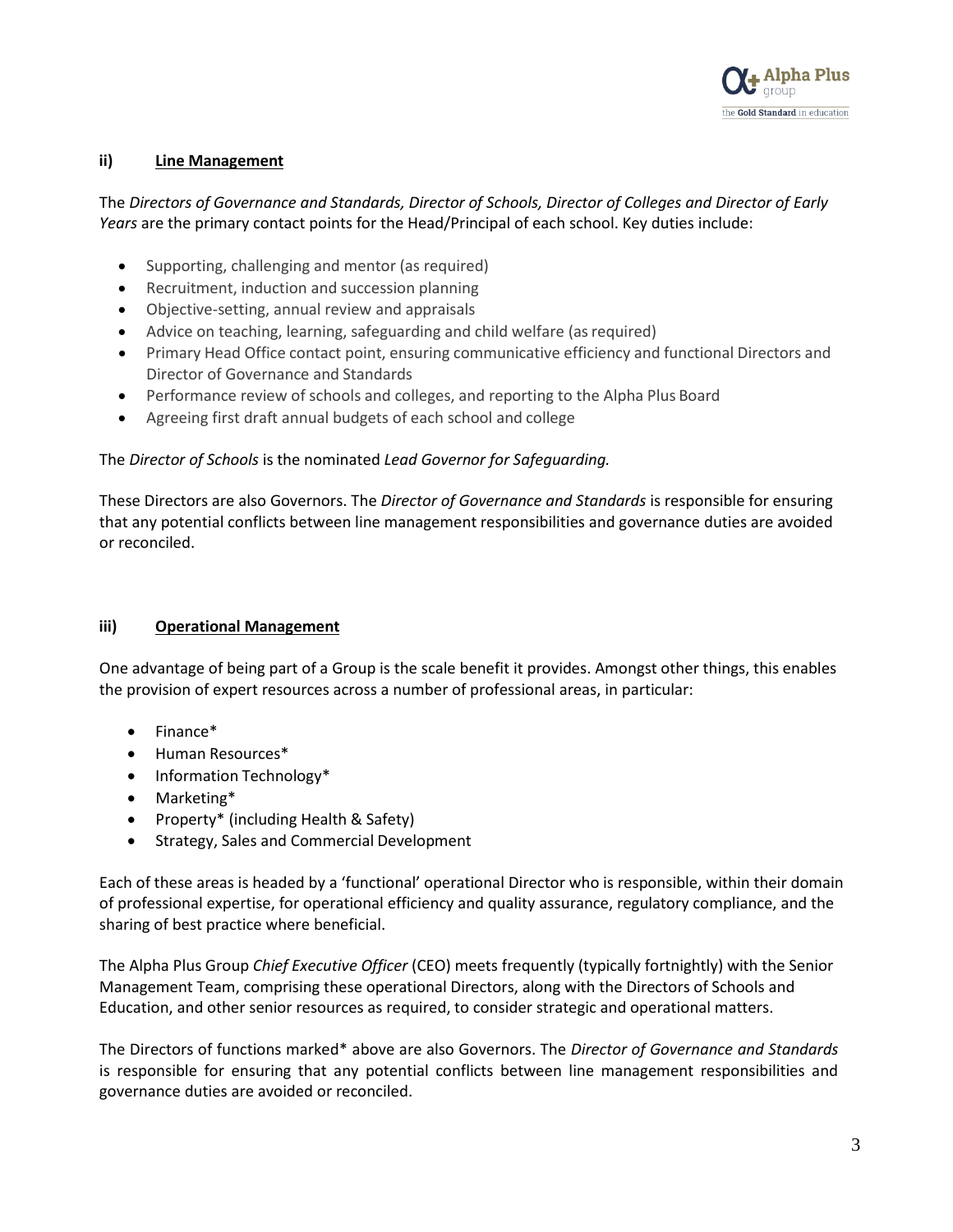

### **iv) Group Corporate Governance**

The functions of Educational Governance, Operational and Line Management described above are all accountable to the Board of Alpha Plus Holdings plc.

The CEO, Executive Deputy Chairman, and non-executive Chairman of Alpha Plus Holdings are also Governors, and the Chairman is also Chair of the Governors. There are a number of other non-executive Directors who are not Governors.

The Board typically meets nine times a year to consider major operational and strategic matters. It reviews various reports, including the CEO's executive summary, a financial report, and summary progress reports prepared by each Director. These contain academic, pastoral, and operational performance data and commentary for each school and college, as well as safeguarding and compliance issues, and inspection outcomes.

Each Head/Principal is required to periodically attend a Board meeting to make a formal presentation regarding their school/college progress, performance, priorities and issues.

# **v)** The Alpha Plus Council (advisory only<sup>2</sup>)

The Alpha Plus Council advises on the educational direction of the Group, and reviews the educational performance aspects of the schools and colleges. The Council meets once per term and its observations and advice are noted by the Board.

Council members offer a wide range of experience, and include a current parent. The Council considers latest developments in education and their implications for Alpha Plus schools and colleges. Such developments might include: curriculum and assessment; child welfare and protection; government policy; regulatory and inspection issues; independent sector market developments; and social issues such as trends in social media and technology.

Biographies of the Alpha Plus Council members are available on the Alpha Plus websit[e here.](https://www.alphaplusgroup.co.uk/about-us/governance/the-alpha-plus-council/)

# **C. Governance activities and processes**

Appendix 2 gives details of the wide range of activities and processes which are in place to fulfil the governance responsibilities of the Alpha Plus Group.

**---------------------------------**

 $2$  For the avoidance of doubt, the members of the Council (other than the Alpha Plus Holdings plc Chairman and Executive Deputy Chairman) **do not** have any Governance responsibilities for the Alpha Plus schools and colleges.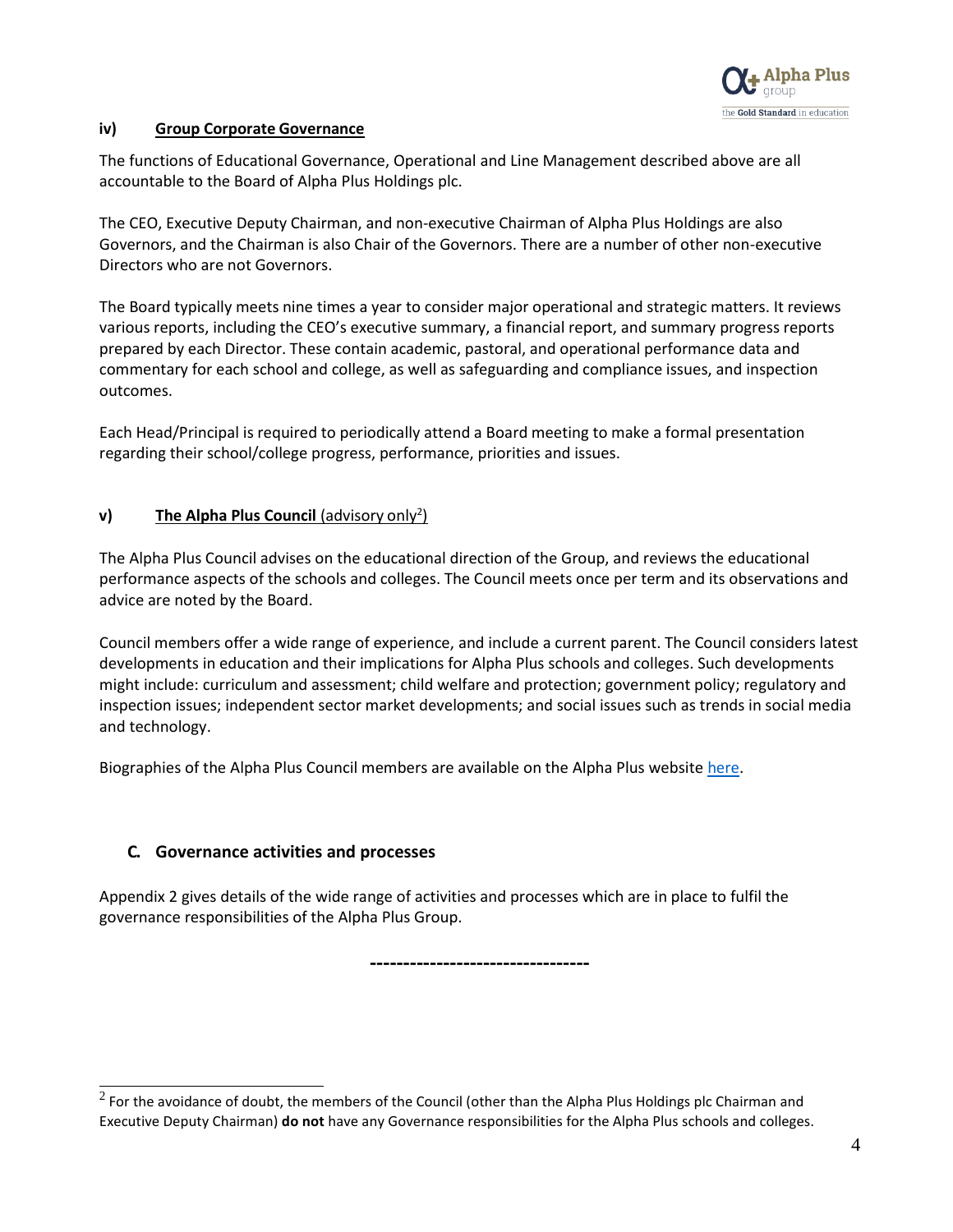

# **Appendix 1 THE ANNUAL CYCLE OF GOVERNANCE VISITS**

### **Autumn Term**

There are three focus areas for the autumn term visit:

- 1. Strategic planning
- 2. Quality of academic and other achievements
- 3. Quality of pupils' personal development, including the arrangements for actively promoting the *wellbeing* of children, defined by the Children Act 2004 toinclude:
	- $\checkmark$  Physical and mental health and emotional well-being
	- $\checkmark$  Protection from harm and neglect
	- $\checkmark$  Education training and recreation
	- $\checkmark$  The contribution made by them to society
	- $\checkmark$  Social and economic well-being

In relation to well-being, the governance visit will review compliance with statutory and nonstatutory guidance e.g. KCSIE, Health & Safety, National Minimum Standards (where applicable).

Matters arising from the last governance visit and recent inspections are also reviewed.

In advance of the visit:

- Governors prepare by reviewing the annual pupil progress and achievement report (APPAR), the Self-Evaluation Form (SEF), and the School Development Plan (SDP), along with any other relevant reports and documentation.
- The Head/Principal self-evaluates against a comprehensive checklist of welfare and compliance questions, identifying **three** areas of strength, and **three** areas for furtherdevelopment.

#### **Spring Term**

The focus in the second term is the quality of teaching and learning, which typically includes lesson observations, conducted in conjunction with the Head/Principal.

The quality and impact of continuing professional development (CPD) is also reviewed, along with approaches to assessment, and progress on the SDP.

#### **Summer Term**

The main focus is a review of the year, including follow-up of previous visits, and plans for the following academic year. Governors also review approaches to appraisal, plans for curriculum review, and any other new initiatives.